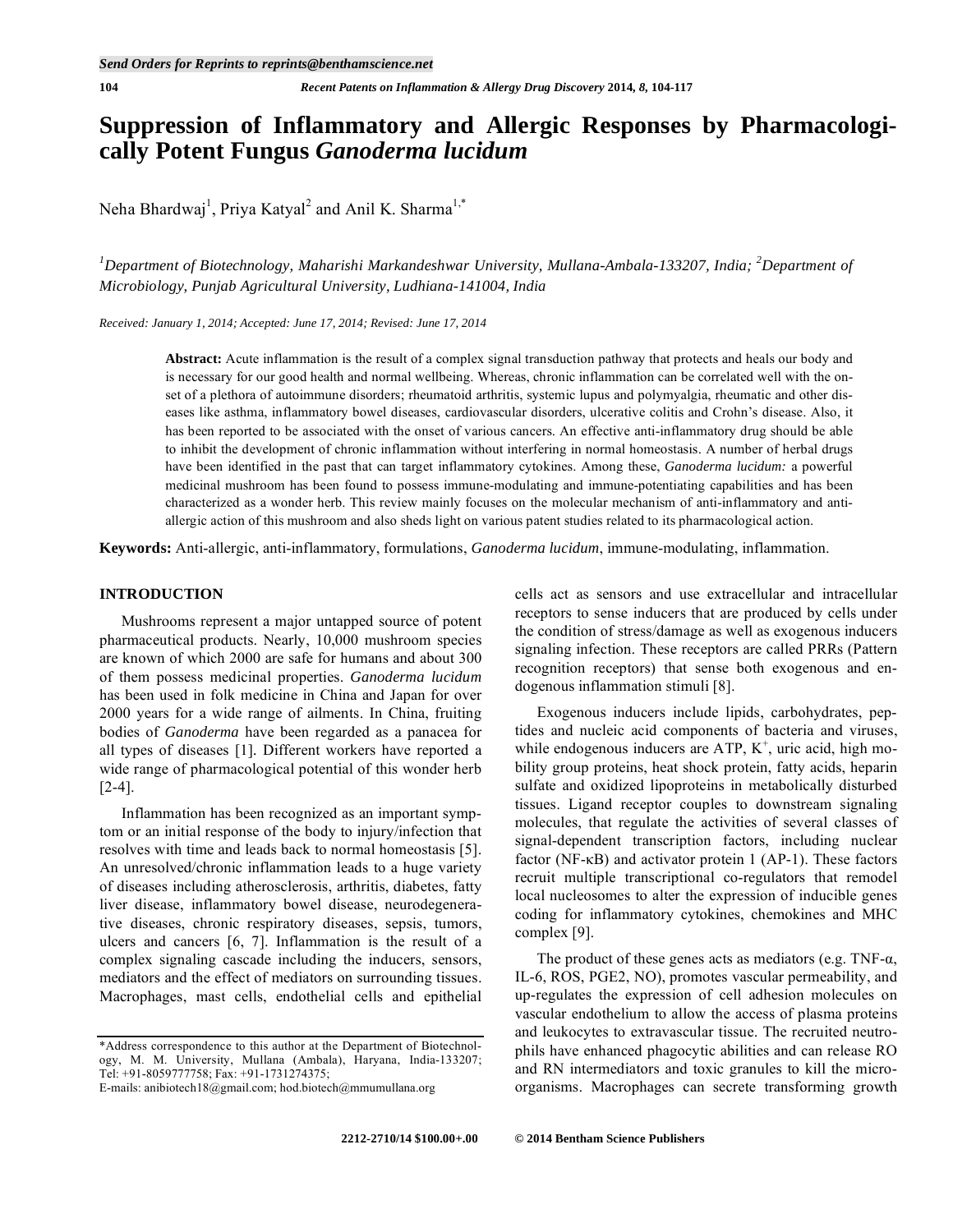Activation and stimulation of various cytokines

Modulation of the production of other

Growth inhibition *in vivo*, Antioxidant and cytotoxic property for various cells

[22-24]

[25, 31]

| <b>Target Pathway</b>                                              | <b>Effects</b>                                                                                                                             | <b>References</b> |
|--------------------------------------------------------------------|--------------------------------------------------------------------------------------------------------------------------------------------|-------------------|
|                                                                    | Promoting antioxidant enzymes activity                                                                                                     |                   |
| Anti-oxidative and radical                                         | Inhibiting pro-oxidant enzymes activity                                                                                                    |                   |
| Scavenging activities                                              | Prevention of free radical attacks                                                                                                         | [1, 15, 16]       |
|                                                                    | Enhancing endogenous antioxidant molecules                                                                                                 |                   |
| Modulation of cellular activities of<br>inflammation related cells | Inhibition of enzymes involved in signaling transduction and<br>cell activation processes (T cell, B lymphocyte) or cytokine<br>production | $[17-21]$         |
|                                                                    | Inhibition of arachidonic acid release from membrane (degranulation)                                                                       |                   |
| .                                                                  | Activation of immune response, Activation of B-lymphocytes,                                                                                |                   |

stimulation of IL-1 $\beta$ , IL-6, TNF- $\alpha$ , and IFN- $\gamma$  production by macrophages and T lymphocytes

Growth inhibition of hepatoma, sarcoma S-180 tumor in mice and

Inhibition of farnesyl protein transferase, angiogenesis, DNA-polymerase and neutrophil apoptosis

Cytotoxic for hepatoma cells sarcoma and lung carcinoma cells

reticulocyte sarcoma L-II *in vivo* [29, 30]

Pro-inflammatory molecules Inhibition of pro-inflammatory cytokines from different sources [3, 25-28]

#### **Table 1. Anti-inflammatory Activities of Phytochemicals from** *Ganoderma lucidum***.**

factor  $\beta$ , growth factors and anti-inflammatory lipid mediators, including lipoxins, resolvins and protectins [10] and thereby resolve inflammation, failure to do so leads to pathological tissue remodeling or fibrosis.

 An effective anti-inflammatory drug should be able to inhibit the development of chronic inflammation without altering the homeostasis. A large group of therapeutics, mainly target nuclear receptors but are associated with adverse side effects. Therapeutic approaches that prevent activation of sensors of inflammatory signals, such as biologicals that specifically target inflammatory cytokines such as TNF and IL-1 show delivery constraints, are costly and disease recurrence may occur when treatment ceases [11].

 Thus, inhibition of activation of the inflammatory cells appears to be an important therapeutic target for small molecular drugs for the treatment of inflammatory disease [12]. The evaluation of anti-inflammatory effects of various bioactive plant components has gained the widespread attention. One of these herbal medicinal mushrooms is *Ganoderma lucidum*, used commonly in the treatment of several diseases in Asian countries [13, 14]. Table **1** outlines some of the important findings that can be correlated to anti-inflammatory properties of this wonder herb [15-31].

 The pharmacological effect of *Ganoderma lucidum* is based on its powerful immune-modulating and immune potentiating capabilities which further support and enhance the overall immune function, due to the presence of more than 400 active elements which can be categorized into water soluble, organic soluble and volatile soluble compounds. The fruiting body, mycelia and spores of *G. lucidum* contain approximately 400 different bioactive compounds which mainly include triterpenoids, polysaccharides, nucleotides, sterols, steroids, fatty acids, proteins (peptides) and trace elements [32]. From the spores of *G lucidum*, 6 highly oxygenated lanostane-type triterpenes have been isolated called ganoderic acid, which is the active ingredient. *G. lucidum* is widely cultivated nowadays and is sold as raw material or lingzhi extracts in many Asian markets and Western health shops [33].

### **INFLAMMATION AND ITS MOLECULAR MECHA-NISM**

 Inflammation is a protective strategy evolved in higher organisms in response to detrimental insults such as microbial infection, tissue injury and other noxious conditions. It is an essential immune response by the host that enables the removal of harmful stimuli as well as the healing of damaged tissues. The entire course of inflammation comes with many different processes involved in its initiation, regulation and resolution. The inflammatory response is regarded as the first of a number of overlapping processes involved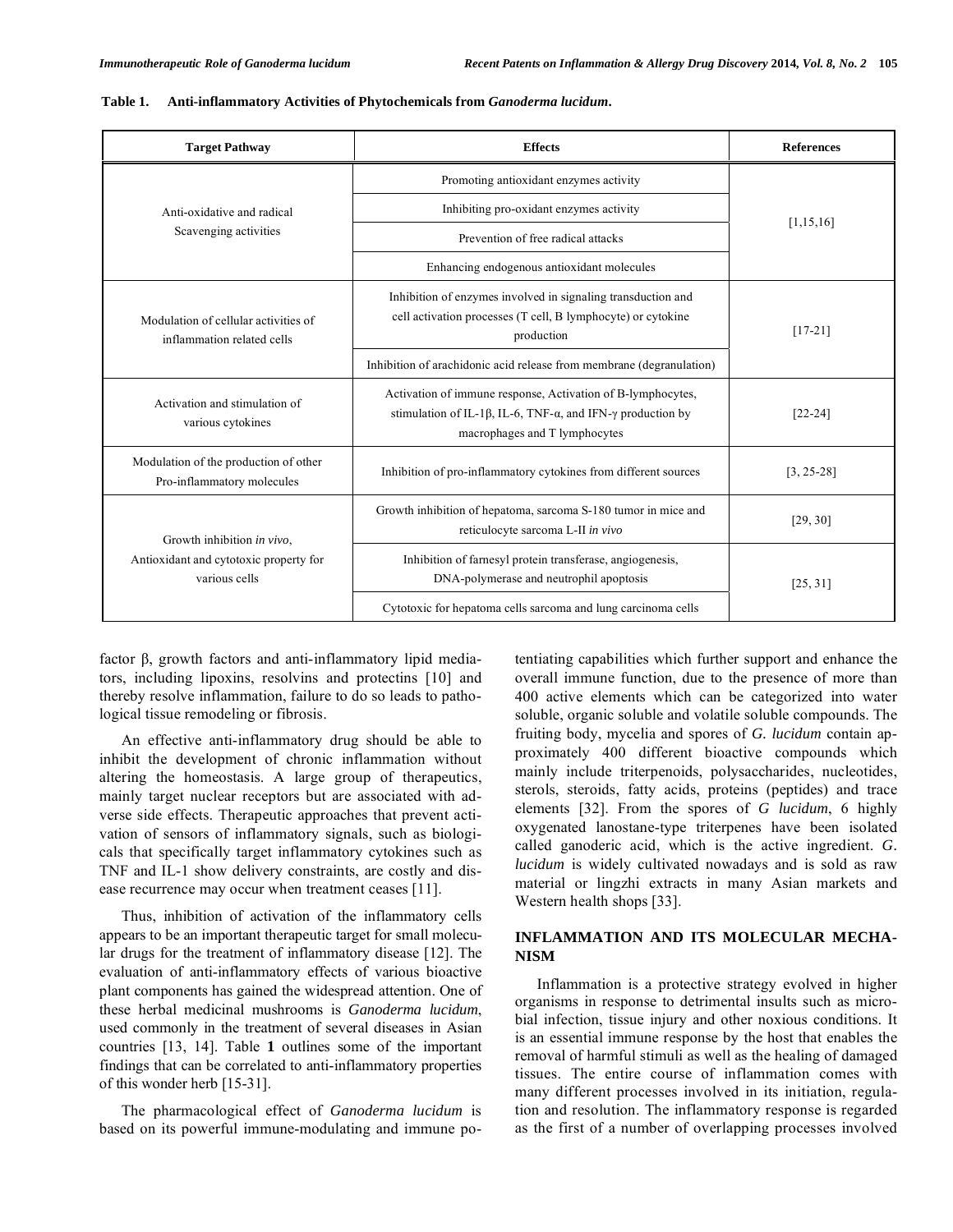in wound healing. In skin repair, the infiltrating leukocytes are the principal cellular components of the inflammatory response. They are not only effector cells for invading pathogens but are also involved in tissue degradation and tissue formation.

 An excessive, reduced influx or activation of infiltrating leukocytes into the damaged tissue may have profound effects on downstream cell migration, proliferation, differentiation and the quality of the healing response. Tissue injury causes the immediate onset of acute inflammation. It has been considered that the inflammatory response is instrumental for supplying growth factors and cytokine signals that leads the cell and tissue movements necessary for repair [34, 35]. In various experimental animal models and human skin wounds, it has been demonstrated that the inflammatory response during normal healing is characterized by spatially and temporally changing patterns of various leukocyte subsets and the well-defined chronology of these events is essential for optimal repair [36, 37].

 Inflammatory stimuli are first recognized by the host cells through specific trans-membrane receptors called pattern recognition receptors (PRRs) which are expressed by cells of both innate and adaptive immune systems. PRRs are germline encoded receptors, which are responsible for sensing the presence of infecting microorganisms as well as the incidence of any cellular damage. They do so by recognizing structures conserved in microbes called pathogen associated molecular patterns (PAMPs) as well as endogenous molecules derived from internal injuries called danger associated molecular patterns (DAMPs) [38]. A number of PRRs have been identified with the selective ability to detect PAMPs, DAMPs or both and these include Toll like receptors (TLRs), C-type lectin receptors (CLRs), RIG-1-like receptors (RLRs) and NOD- like receptors (NLRs).

 The interactions of these receptors with the appropriate stimuli result in transmitting signals to nucleus where the activation of a selective set of genes takes place via both transcriptional and post transcriptional mechanisms. Inflammatory responses are coordinated by the products of such genes precisely pro-inflammatory cytokines such as TNF, IL-1 $β$  and IL-6 which are expressed in response to bacterial infection. Unlike TNF and IL-6, IL-1 $\beta$  is synthesized by a two-step mechanism:

- 1) In the first step, IL-1 $\beta$  is expressed as IL-1 $\beta$  zymogen, pro-IL-1 $\beta$  which is initiated by the synthesis of its mRNA in a TLR dependent manner [39].
- 2) The second step involves the maturation of IL-1 $\beta$  by the caspase -1 mediated cleavage of pro-IL- $1\beta$  a process requiring a 'Caspase-1 activating' high molecular weight complex called inflammasome. Inflammasome is assembled by the oligomerization of scaffold proteins including NLRs. In case of viral infections, type-1 IFNs induce the phosphorylation and nuclear translocation of a complex called IFN-stimulated gene factor 3 (ISGF3), which is composed of signal transducers and activators of transcription 1(STAT 1), STAT 2 and IFN regulatory

factor 3 (IRF3). ISGF3 in turn activates the expression of antiviral genes such as protein kinase R (PKR) and 2', 5' oligoadenylate synthase (OAS). The proliferation of virus infected cells is inhibited by PKR where as OAS suppressed viral replication is inhibited by cleaving viral nucleotides [40].

Wide ranges of phytoconstituents are responsible for antiinflammatory activity. Several mechanisms of action have been proposed to explain the anti-inflammatory actions of phytoconstituents [41], which broadly fall in these categories:

- 1) Anti-oxidative and radical scavenging activities
- 2) Modulation of cellular activities of inflammation-related cells (mast cells, macrophages, lymphocytes and neutrophils)
- 3) Modulation of pro-inflammatory enzyme activities such as phospholipase A2 (PLA2), cyclo-oxygenase (COX), and lipoxygenase (LOX) and the nitric oxide (NO) producing enzyme, nitric oxide synthase (NOS)
- 4) Modulation of the production of other pro-inflammatory molecules
- 5) Modulation of pro-inflammatory gene expression

 The inflammatory process can be initiated by various inflammatory stimuli including viruses, chemicals and reactive oxygen or nitrogen species, which subsequently increase the synthesis and secretion of pro-inflammatory cytokines. The unchecked activation of  $NF$ - $\kappa$ B/AP-1 and the production of TNF- $\alpha$  signaling have provided evidences about the critical role for these factors in coupling inflammation and many chronic diseases. Phytochemicals have been shown to modulate various points in these inflammatory processes [42] by various mechanisms mentioned above. These modulations serve as controlling points where the amplification of the inflammatory processes can be disconnected and thereafter reduce subsequent diseases risk. Several plant products have already passed the clinical tests and are in therapeutic use while others are undergoing extensive phase II and phase III clinical trials [43, 44].

## **ANTI-INFLAMMATORY PROPERTY**

 Anti-inflammatory drugs make up about half of analgesics, remedying pain by reducing inflammation. A brief outline of events involved in anti-inflammatory role of *Ganoderma lucidum* is given in Fig. (**1**). The anti-inflammatory function of *G. lucidum* extract has been reported in HT-29 human colonic carcinoma cells [45]. An ethyl acetate extract rich in ganoderic acid was found to exhibit both systemic and topical anti-inflammatory activities in a croton oilinduced mouse ear inflammation test [46]. Four ganoderic acids isolated from *G. lucidum* were found to inhibit 12-*O*tetradecanoylphorbol-3acetate-induced inflammation in mice ears [47]. Joseph *et al.* [1]*,* reported anti-inflammatory activity of the chloroform extract of *G. lucidum* in acute and formalin induced chronic inflammatory models in mice. The extract showed remarkable anti-inflammatory activity in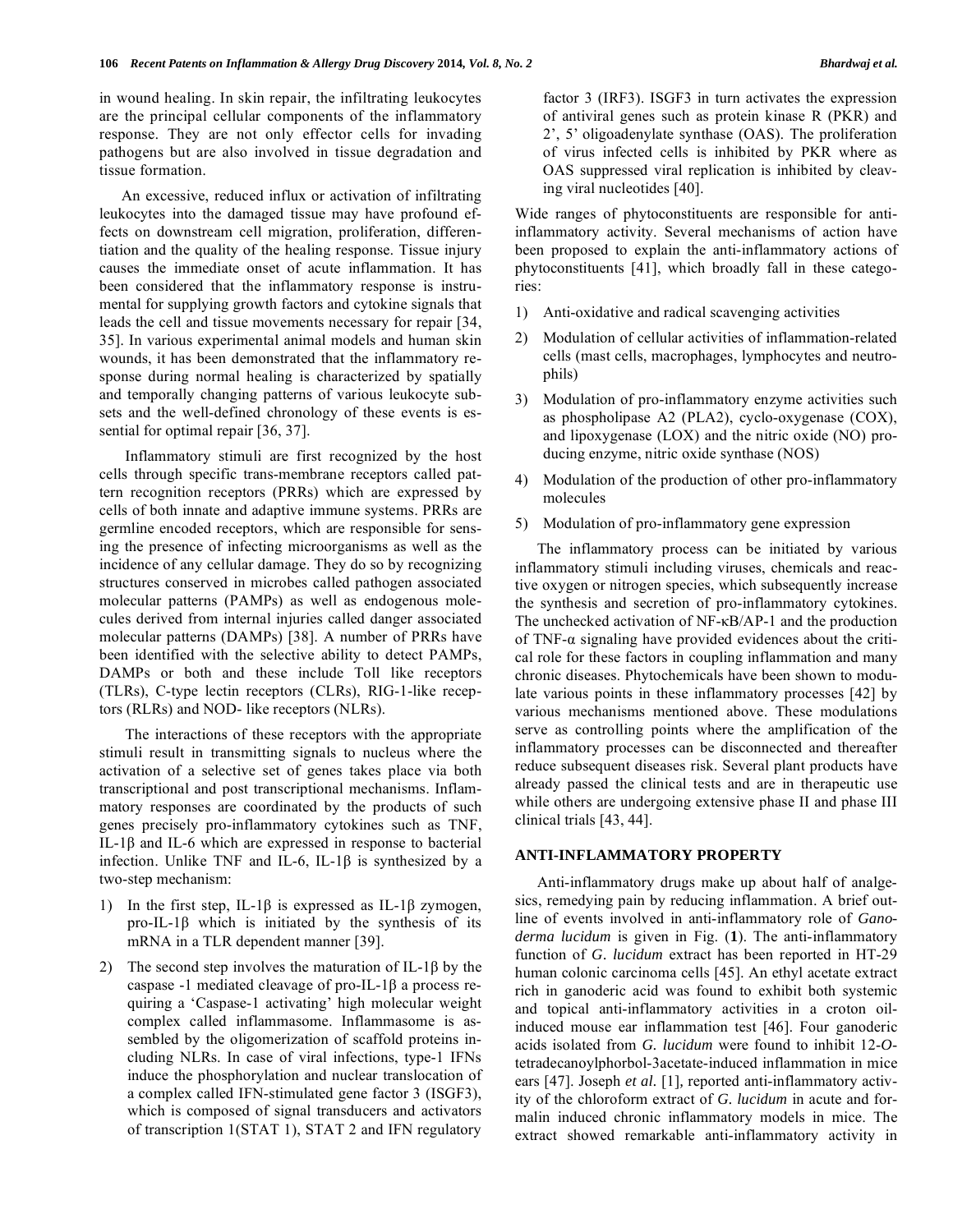

**Fig. (1).** Overview of anti-inflammatory and anti-allergic action of *Ganoderma lucidum.* 

both models. Horng *et al.* [48] studied the anti-inflammatory properties of triterpenoids and steroids from *G. lucidum.* More than 100 different highly oxygenated lanostanoid triterpenes have been identified in reishi mushrooms. The predominant triterpenes are ganoderic acids A-Z. Ganoderic Acid C isolated by fractionation of a non-polar solvent extract of *G. lucidum* was found to account for most of the antiinflammatory activity determined by *in vitro* tests such as histamine release from mast cells. An ethyl acetate extract rich in ganoderic acids was later found to exhibit both systemic and topical anti-inflammatory activities in standard animal models.

 The major effects of active substances derived from *G. lucidum* include mitogenecity and activation of immune effector cells such as T lymphocytes, macrophages and NK cells leading to the production of cytokines including ILs, TNF- $\alpha$  IFNs etc. [49-51]. Other effects like inhibition of mast cells, activation of B lymphocytes and the complement system have also been reported [52,53].

## **TRITERPENES AS MAJOR** *ANTI-INFLAMMATORY* **COMPOUNDS OF** *G. LUCIDUM*

 Triterpenes comprise a broad group involved in the pharmacological action of many medicinally important plant products being used since ages in treatment of immune associated diseases. They have been described as *antiinflammatory* compounds. Xu [54] made substantial efforts in the development of submerged fermentation as a promising technology for the production of triterpenes of *G. lucidum.* Triterpenes act on chemical mediators released from mast cells, neutrophils and macrophage, and their derivatives have potent concentration dependent inhibitory effects on the  $r$ elease of  $\beta$ -glucuronidase. In many studies, it has been shown that GLT (*G. lucidum* **triterpene)** (triterpene extract from the

medicinal mushroom *G. lucidum*) suppressed the inflammatory response in lipopolysaccharide (LPS) activated murine macrophages. GLT markedly suppressed the secretion of inflammatory cytokine, tumor necrosis factor- $\alpha$  (TNF- $\alpha$ ) and interleukin-6 (IL-6), inflammatory mediator nitric oxide (NO) and prostaglandin E2 (PGE2) from LPS-stimulated murine RAW264.7 cells. GLT also down-regulated LPS-dependent expression of inducible nitric oxide synthase (NOS) and cyclooxygenase 2 (COX-2) in RAW264.7 cells. The antiinflammatory effects of GLT were mediated by the inhibition of transcription factor NF-KB as demonstrated by decreased  $NF-\kappa B-DNA$  binding activity and the suppression of p65 phosphorylation in LPS stimulated macrophages treated with GLT [55, 56].

 Macrophages play an important role in both host-defense mechanism and inflammation and the overproduction of inflammatory mediators by macrophages has been implicated in several inflammatory diseases and cancer. GLT also inhibited LPS-dependent induction of NF-KB as well as expression, phosphorylation and nuclear translocation of p65 NF- B subunit. It suppressed LPS-induced activation of AP-1 and down-regulated expression of AP-1 subunit and also inhibited LPS-dependent phosphorylation of extracellular signal-regulated kinase (ERK1/2) and c-Jun-N-Terminal Kinase (JNK) demonstrating its potency to suppress the key molecules responsible in the inflammatory response [57, 58]. The NF- $\kappa$ B/AP-1 axes are crucial for the inflammatory response leading to the production of TNF- $\alpha$ , IL-6, NO and PGE2 and other inflammatory mediators from activated macrophages, the suppression of  $NF-\kappa B/AP-1$  signaling has a potential therapeutic effect. The inhibition of blood levels of circulating TNF- $\alpha$  and IL-6 in LPS-challenged mice treated with GLT, further suggests the possible therapeutic use of GLT [59].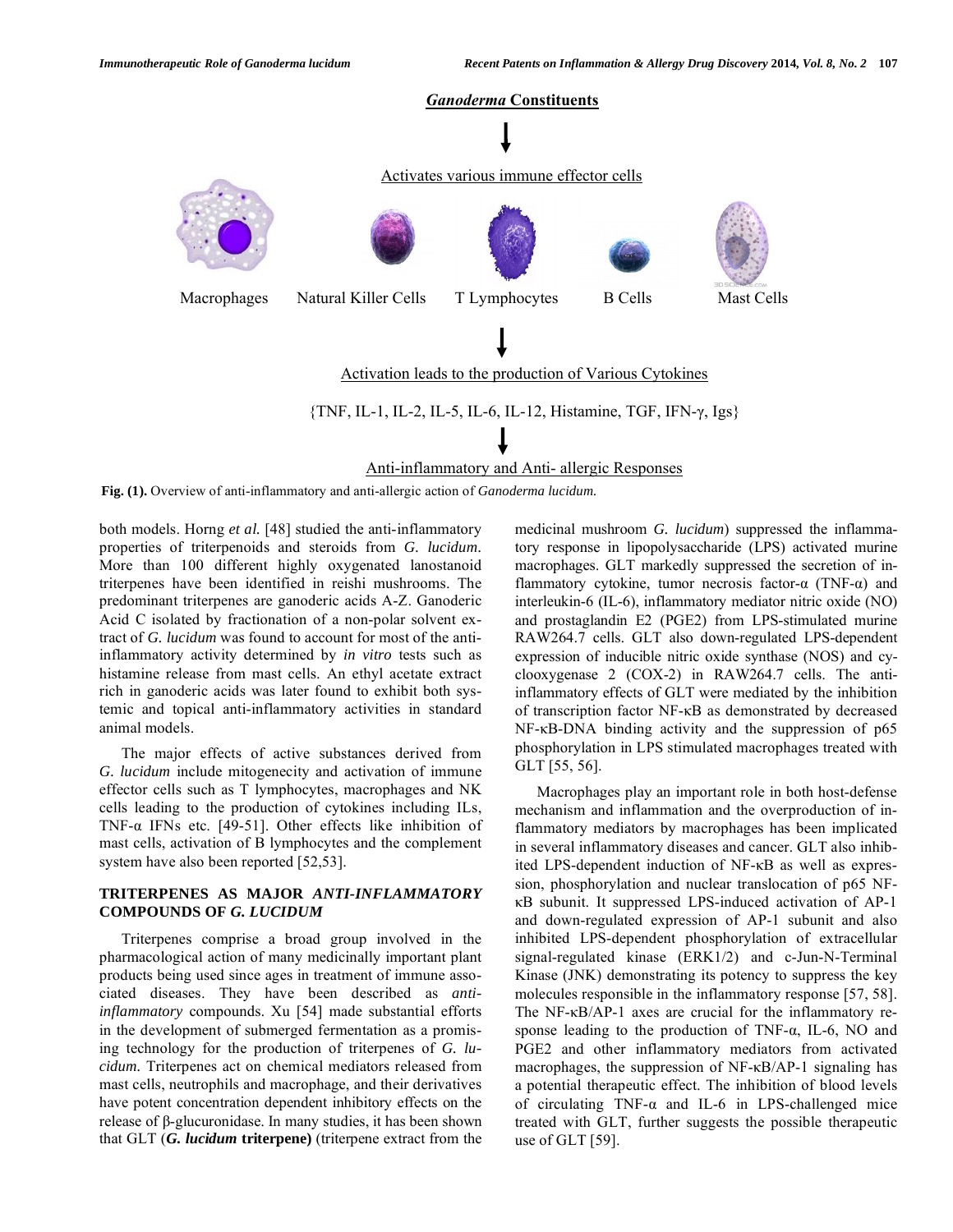### **ADDITIONAL ACTIVITIES ASSOCIATED WITH** *G. LUCIDUM* **TERPENOIDS AND POLYSACCHARIDES**

- **1. Aldose Reductase:** Aldose reductase (AR) is the first enzyme that converts glucose into polyols (such as sorbitol) and its inhibition can play a therapeutic role. The accumulation of sorbitol then leads to diabetic complications. For this reason, AR inhibitors have been introduced as a vehicle for the treatment of diabetic complications. Reishi possesses AR inhibitory activity and appears to be one of the most potent mushrooms for this activity [60]. It appears that the carboxyl group on the side-chain is critical for aldose reductase inhibition and double bonds on C20-C22 as well as hydroxyl groups on C3, 7, 11, and 15 increase inhibitions. This ideal molecule is called ganoderic acid C2.
- 2. 5 a Reductase: The triterpenoids in *Ganoderma* possess  $5\alpha$ -reductase inhibitory potential, inhibiting the conversion of testosterone into dihydrotestosterone (DHT). Higher levels of DHT have been reported to be linked to benign prostatic hyperplasia (BPH) or prostatic cancer. Inhibition of  $5\alpha$  Reductase is pharmacologically important for BPH [61].
- 3. NK cells: Zhuang *et al.* [62] reported that cancer patient who ingested a dietary complex *G. lucidum* for 6 wks showed a decrease of leucopenia and neutropenia, as well as a delay in decrease of NK cell and CD4 lymphocyte count.
- 4. TLR4: Toll-Like Receptor 4 is a receptor present on many immune cells that can mediate the immune response. *Ganoderma* polysaccharide appears to be a ligand and an activator of these receptors. Many effects seen in dendritic cells can be inhibited via inhibiting the TLR4 receptor, pairing this with the activation of TLR4 and some polysaccharides serves as evidence that this receptor activation is a central mechanism of action. Activation of TLR4 has been noted on macrophages and causes downstream effects that increase macrophage phagocytic capabilities. These effects may be mediated by polysaccharides and proteoglycans. It has been suggested that a polysaccharide fraction F3, which contains fucose binds to TLR4 on macrophages in order to activate proteins such as ERK involved in the regulation of meiosis, mitosis and post mitotic functions as well as JNK and p38, involved in cell proliferation/ differentiation, inflammation and cytokine production [63].
- 5. NF-kB: NF-κB is a common name for a family of transcription factors consisting of 5 proteins. Three proteins, p65 (RelA), c-Rel and RelB belong to the Rel family (also called  $NF$ - $\kappa$ B1), whereas the other two proteins, p50 and p52 and their precursors p105 and  $p100$ , respectively, belong to the NF- $\kappa$ B family (also called  $NF-\kappa B2$ ). In un-stimulated cells,  $NF-\kappa B2$ complexes are kept inactive in the cytoplasm via noncovalent interaction with an inhibitory protein, called inhibitor of  $\kappa$ B (I $\kappa$ B). NF- $\kappa$ B has been reported to be a

vital transcription factor in numerous signaling pathways and many biological processes including inflammation, cancer and the immune response. Proinflammatory cytokines lead to the phosphorylation of I<sub>K</sub>B proteins at the two *N*-terminal serine residues by the IKB kinase (IKK) complex leading to ubiquitination and degradation of IKB and translocation of unbound NF-B, mainly RelA-p50 dimers, from the cytoplasm to the nucleus and then to induction of the transcription of respective  $NF-\kappa B$  target genes. Considering the vital role of  $NF-\kappa B$  in vascular inflammation, the inhibition of NF- $\kappa$ B activation is a promising approach for disrupting the expression of many proteins that are involved in inflammation. During co-incubation with LPS, activation of  $NF$ - $\kappa$ B appears to be suppressed. This is opposite of when *Ganoderma* is incubated without LPS in which macrophages and immune cells expressing TLR4 experience a rise in  $NF-\kappa B$  activity. Studies carried out by Batbayar *et al.* [64] suggested that --glucan of *Ganoderma* (BGG) induces macrophage secretion of inflammatory cytokines, which can be potentiated by the presence of LPS, likely by binding to dectin-1 and TLR-2/6 receptors, which activate NF- $\kappa$ B and prompt the secretion of cytokines.

- 6. TNF- (Tumor Necrosis Factor Alpha): Rubel *et al.* [65] reported a rise in IFN- $\gamma$  concentration and IL-10 production along with a decrease in NO production,  $TNF-\alpha$  release and  $CD3^+$  and  $CD8^+$  T spleen cells count by feeding mice on wheat flour supplemented with *G. lucidum.*  These data suggested that *G. lucidum* metabolites can act not only to enhance specific immune response against tumor and pathogen invasion but also mitigate the adverse effects of autoimmune and inflammatory diseases. *Ganoderma lucidum* appears to prevent the increase in TNF- $\alpha$  (with a pro-inflammatory stimulus such as LPS) by reducing  $nF-\kappa B$  activity by both suppressing phosphorylation of Akt on Ser473 in a dose dependent manner and preventing degradation of IKB, which also suppresses nF-KB translocation. *Ganoderma lucidum* can act as an anti-inflammatory agent via reducing the inflammatory response. This has been observed *in vivo* after human ingestion of 3g *Ganoderma* spore powder. Conversely, without the pro-inflammatory insult, *Gano* $derma$  *lucidum* appears to increase circulating TNF- $\alpha$ levels via activation of macrophages [55, 64].
- 7. FXR: The Farnesoid X Receptor (FXR), is a nuclear transcription activator having role in the maintenance of bile acid homeostasis such as regulation of glucose and lipid metabolism. Pronounced FXR inducing effect was shown by five triterpenoids from the ethanolic fragment of *G*. *lucidum* extracts at 100μg/ml were able to induce FXR to 150% the level of the active control, CDCA (chenodeoxycholic acid), whereas the 5 isolated triterpenoids at 10μM were similar in potency to CDCA [33].
- 8. Cholesterol esterase inhibitor: *Ganoderma* also possesses a non-competitive cholesterol esterase inhibitor, the enzyme that is required to absorb dietary cholesterol.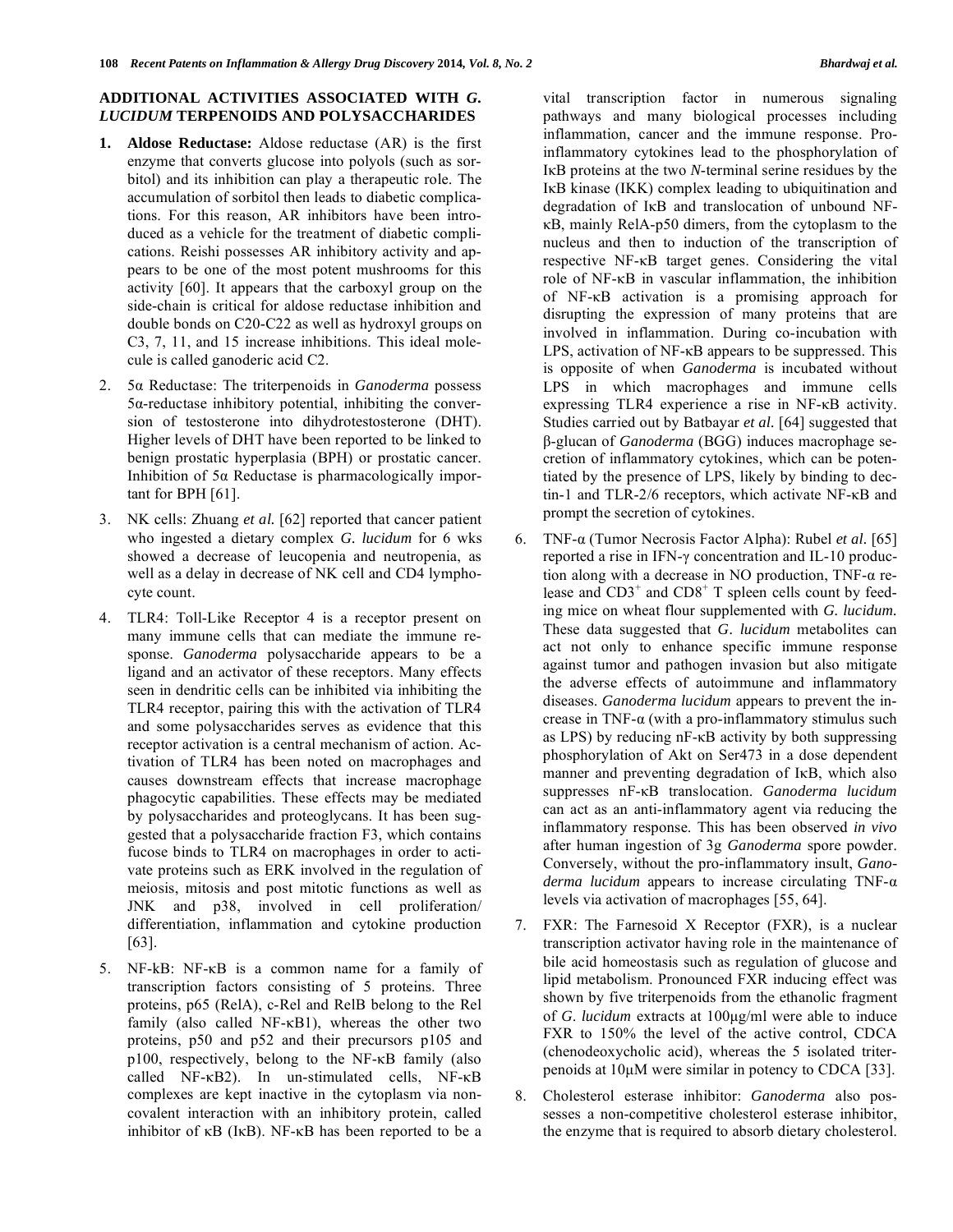

**Fig. (2).** Activation of mast cells by allergens.

Therefore, cholesterol uptake from the diet can be reduced with increased fecal cholesterol in experimental animals fed on *Ganoderma lucidum* [66]. When tested *in vivo*, three separate studies on rats reported that cholesterol levels can be reduced after consumption of *Ganoderma* polysaccharides; however, these studies were in models of type I diabetes [67]. Various ( $n = 18$ ) triterpenoids from *Ganoderma lucidum* have been shown to possess acetylcholinesterase inhibitory actions with an  $IC_{50}$  value ranging from 9.40 $\mu$ M to 31.03 $\mu$ M [68].

#### **ALLERGY AND ITS MODE OF ACTION**

 An allergy is a hypersensitivity disorder of the immune system. Allergic reactions occur when a person's immune system reacts to normally harmless substances in the environment. These reactions are acquired, predictable and rapid. Allergy is one of the four forms of hypersensitivity, allergic reactions are distinctive because of excessive activation of certain white blood cells called mast cells and basophils by a type of antibody called Immunoglobulin E, Fig. (**2**).

 The allergic process has an important inflammatory component. The reactions can be divided into four types:

**Type I**: This is called immediate or anaphylactic hypersensitivity mediated by IgE. Mast cells and basophils play a central role in immediate allergic inflammation through releasing chemical mediators such as histamine and cysteinyl leukotrienes, cytokines and chemokines. The reaction may involve skin (eczema), eyes (conjunctivitis), nasopharynx

(rhinitis), bronchopulmonary tissues (asthma) and gastrointestinal tract (gastroenteritis).

**Type II**: This is known as antibody-cytotoxicity mediated by antibodies of the IgM or IgG classes and complements. Antibodies directed against cell surface antigens cause cell damage such as hemolytic disease of the newborn (Rh disease) and myasthenia gravis (MG).

**Type III**: This is known as immune complex hypersensitivity mediated by IgG or IgM classes. The reaction may be general (serum sickness) or may involve individual organs including skin, joints (rheumatoid arthritis) or other organs.

**Type IV**: This is known as cell mediated or delayed type hypersensitivities. These reactions are mediated by CD4+ T cells and involved in the pathogenesis of many autoimmune diseases (multiple sclerosis). Another form of delayed hypersensitivity is contact dermatitis [41].

 Anaphylactic histamine release from the mast cell is triggered by an increased concentration of ionized calcium in the cytosol. This calcium may be derived from intra or extra cellular sources according to the conditions. In the presence of exogenous calcium, the immunological stimulus increases the permeability of the cell membrane to the cation by opening calcium gates in the membrane. Influx of the ion from the external environment then initiates the release process. In the absence of added calcium, the stimulus mobilizes membrane bound stores of the cation. This mobilization may be facilitated by brief pretreatment of the cells with chelating agents. In view of the central role of the ion in the release mechanism, factors which modulate calcium homeostasis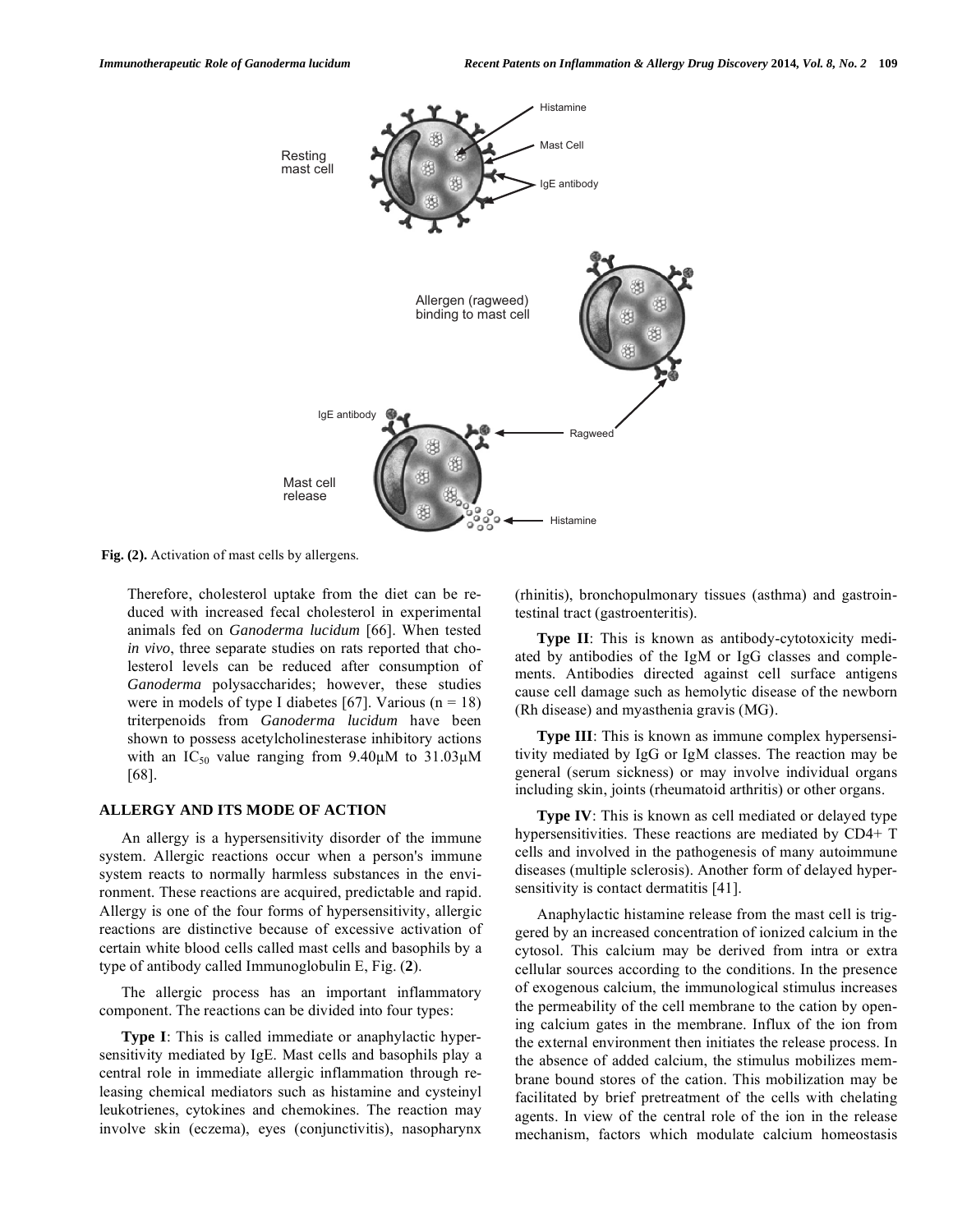can clearly regulate secretory activity. It has been suggested that a number of anti-allergic drugs may inhibit histamine release by acting directly on the gating mechanism to prevent movement of calcium from the extracellular milieu into the cytosol.

 Activation of the mast cell membrane may involve the opening of a gated channel which normally contains appreciable amounts of bound calcium. Extracellular calcium (when present) would then enter the channel, displace the bound ion into the cytosol and so trigger secretion. In the absence of added calcium, the immunological stimulus could displace the ion directly by local perturbation of the cell membranes. However, even if the mechanism is correct, inhibitory compounds would have to prevent efflux of calcium from the channel into the cytosol rather than the gated influx into the channel from the extracellular environment [69].

#### **ANTI-ALLERGIC PROPERTY**

 Allergy is the example of histamine mediated allergic response. This condition is increasing in frequency and is difficult to target with modern medicine. The modern approach to anti-allergic drug research is target specific and does not consider the natural defense mechanisms of the body or the causative factors that is the shift of cytokine TH1 to a predominantly TH2 cytokine underlying histaminemediated allergic responses. The fruiting bodies *G. lucidum*  have been traditionally used as anti-inflammatory agents for the treatment of asthma or allergy [70].

 *Ganoderma lucidum* as immune-nutraceutical with its unique array of compounds could play a major role in the treatment of histamine-mediated allergic responses. *Ganoderma lucidum* is an effective agent to restore the normal balance between the cytokines TH1 and TH2 immune states in patients with histamine-mediated allergic responses. It has been considered as a potential candidate for biotechnological production of anticancer and immunomodulatory drugs [71]. In the course of a screening test by a group of researchers for the inhibition of histamine release from rat mast cells, it was found for the first time that ganoderic acids C and D inhibited histamine release from rat mast cells [69]. Other than the triterpenoid compounds, cyclo-octasulfur from this fungus also effectively inhibited histamine release from rat peritoneal mast cells and interacted with membrane proteins to inhibit Ca uptake causing a blockade of histamine release [72].

 The body is considered to be in a "balanced" immune state when there is a constant movement between TH1 and TH2 immune states in a 24-hour period. These two arms of the immune system are mutually inhibitory and in a balanced state, the body spends 12 hours in a TH1 state (anti-viral, anti-bacterial and anti-parasitic activities) and then 12 hours in a TH2 state (pro-inflammatory activity). Factors such as stress and chemical exposure weaken our body's ability to defend itself, not through impairing the cellular immune response (TH1 - the ability of the body to recognize and destroy foreign bodies) but through leading to a chronic elevation of the humoral immune response (TH2), a proinflammatory state, which normally predominates in cases of local wound healing or histamine-mediated allergic response [73].

 When a chronic elevation of the humoral immune response is prolonged, this is known as a "TH1 to TH2 Shift". In a TH1 to TH2 Shift, the pattern of cytokines moves from an anti-viral, anti-bacterial and anti-parasitic pattern (TH1) to an inflammatory repairing pattern (TH2) but does not return to a TH1 state within 12 hours. This chronically elevated pro-inflammatory immune response is termed a TH2 immune state. Histamine-mediated allergic responses are prolonged TH1 to TH2 shifts. For this reason, allergies are considered "TH2 conditions". As long as the shift continues, there is little relief from symptoms caused by such "TH2 conditions". Recent clinical studies have established that mushroom nutrition is able to rebalance the TH1 and TH2 immune states, thereby reversing a "TH1 to TH2 shift" [73].

 The currently used topical and systemic antiinflammatory drugs have serious drawbacks such as they can suppress pituitary-adrenal function, dangerously unbalance fluids/electrolytes and cause undesirable changes in skin texture and the salicylic acid-derived prostaglandin inhibitors can result in severe gastric irritation [74]. Hence, the potential use of *Ganoderma lucidum* (Reishi) supplementation could offer a safe and effective alternative for the reduction of histamine-mediated immune responses. Histaminemediated allergic responses are provoked by chronically elevated pro-inflammatory immune responses. For this reason, allergies are considered "TH2 conditions". As long as the cytokine TH1 to cytokine TH2 shift continues, there is no relief from symptoms caused by allergies.

 Medical tools have focused on treating the symptoms of allergies but not the prolonged TH2 condition. Modern approach to drug research is target-specific and does not consider the natural defense mechanisms of the body or the causative factors (cytokine TH1 to cytokine TH2 shift) underlying histamine-mediated allergic response. *Ganoderma lucidum* (Reishi) as immunonutrition with its unique array of compounds working in concert could play a major role in current treatment practices for histamine-mediated allergic response [70, 75]. *Ganoderma lucidum* (Reishi) is an effective agent to restore the normal balance between the TH1 and TH2 immune states in patients with histamine-mediated immune response. Such an approach treats the underlying cause for the TH2 condition see Table **2**, [76-83].

#### **PATENTS BASED ON** *GANODERMA* **AS AN ACTIVE INGREDIENT**

 Description about the Patents based on the use of *Ganoderma* as active ingredient for pharmaceutical applications is given in Table **3**, [84-98]. From these extensive studies, one can very well understand the diversity of the pharmaceutical application of this miracle herb and its positive effects while its use in combination with other prescribed drugs makes it a potential candidate for further extensive clinical trials.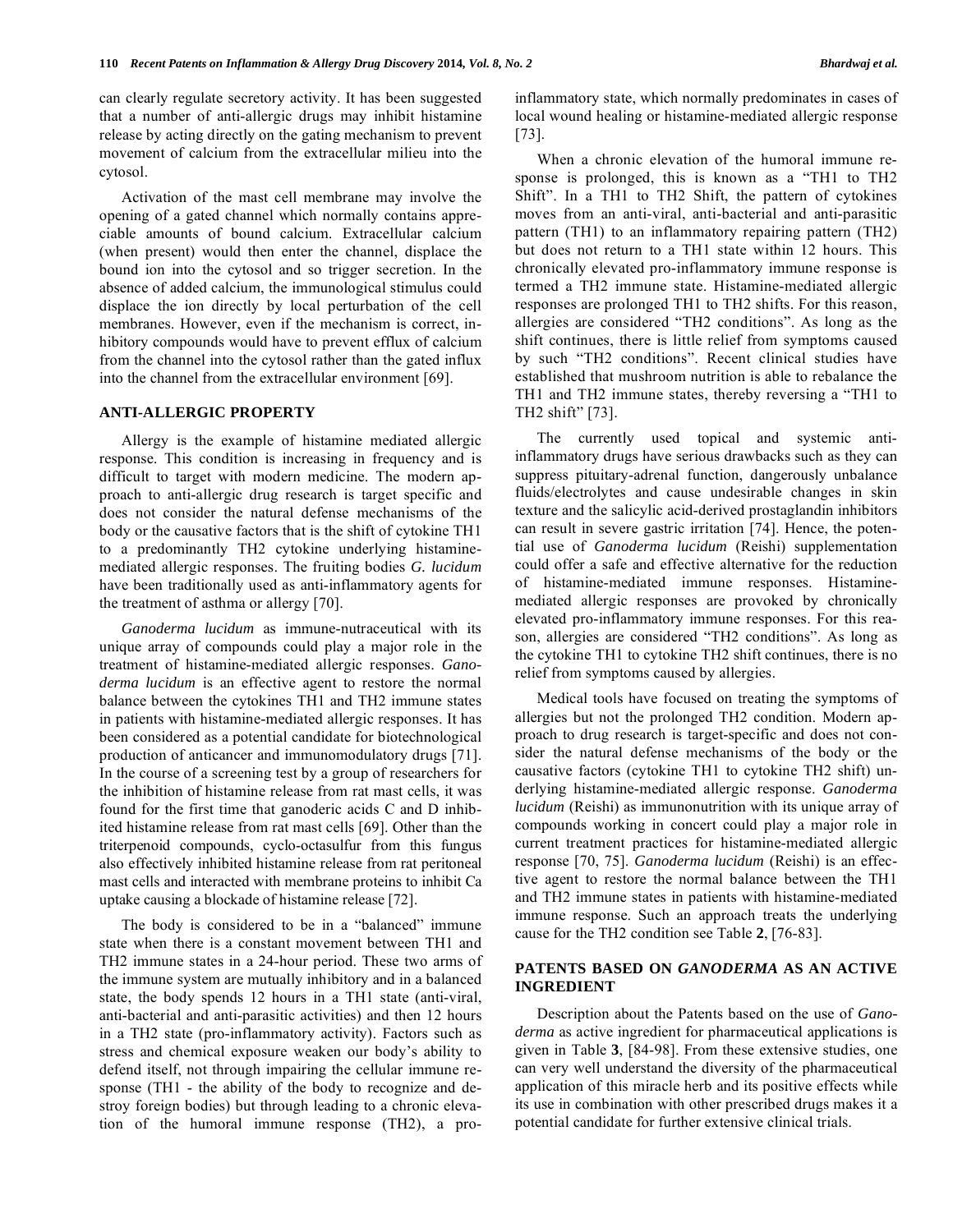| Table 2. |  |  | <b>Anti-Allergic Activities of Phytochemicals.</b> |
|----------|--|--|----------------------------------------------------|
|----------|--|--|----------------------------------------------------|

| <b>Target Pathway</b>        | <b>Effects</b>                                                                                  | <b>References</b>   |
|------------------------------|-------------------------------------------------------------------------------------------------|---------------------|
| Effect on IgE mediated       | Inhibition of chemical mediator release and Cytokine production<br>by mast, basophil or T cells |                     |
| Hypersensitivity<br>(Type I) | Inhibition of signal transduction and gene expression in mast,<br>basophil or T cells           | $[21, 23, 76 - 80]$ |
|                              | Preventing allergic asthma                                                                      |                     |
| Effect on cell-mediated      |                                                                                                 |                     |
| Hypersensitivity             | Preventing contact dermatitis                                                                   | [79, 81]            |
| (Type IV)                    |                                                                                                 |                     |
| Attenuating autoimmune       | Improving multiple sclerosis (MS)                                                               |                     |
| Disorders<br>Disease         |                                                                                                 | [82, 83]            |

## **Table 3. Patents Based on the Use of** *Ganoderma* **as an Active Ingredient for Pharmaceutical Applications.**

| S. No.           | Patent No.    | <b>Title</b>                                                                                                           | <b>Physiological/Pharmacological Implications</b>                                                                                                                                                                                                                                                                                                                                                                                  |
|------------------|---------------|------------------------------------------------------------------------------------------------------------------------|------------------------------------------------------------------------------------------------------------------------------------------------------------------------------------------------------------------------------------------------------------------------------------------------------------------------------------------------------------------------------------------------------------------------------------|
| 1.               | US20130122035 | Herbal composition for treating cancer                                                                                 | Herbal composition was created using the cumulative clinical<br>experience of a medical oncologist which combines Eastern<br>medicine and Western medicine. Due to lack of efficacy,<br>Scutellaria baicalensis and Bulbus fritillariae were added<br>with extracts of Ganoderma lucidum to strengthen its anti-<br>cancer potency [84]                                                                                            |
| 2.               | US6893641     | Ganoderma lucidum spores for treatment of<br>autoimmune diseases                                                       | The present invention relates to a method for treating mam-<br>mals with immunological disorders, particularly autoimmune<br>diseases, and most favourably systemic lupus erythematosus<br>(SLE), by orally administering germination activated Gano-<br>derma lucidum spores ("GLSs") to the mammals. The GLSs<br>can be co-administered with a corticosteroid to achieve a<br>better therapeutic effect on treatment of SLE [76] |
| $\overline{3}$ . | US5334704     | Glycoprotein isolated from Ganoderma<br>having immunosuppressive activity                                              | A novel glycoprotein was derived from Ganoderma<br>mycelia. The glycoprotein is free of human hemagglutination<br>ability and has immunosuppressive activities and a molecular<br>weight of 16,000-18,000 as measured by SDS gel<br>electrophoresis [85]                                                                                                                                                                           |
| 4.               | US6468542     | Germination activated Ganoderma lucidum<br>spores and method for producing the same                                    | The present invention describes a method for germination<br>activating spores of <i>Ganoderma lucidum</i> to produce bioactive<br>substances which have medicinal effects on patients with<br>immunological disorders, cancer, AIDS, hepatitis, diabetes,<br>and cardiovascular diseases, and can prevent or inhibit free<br>radical oxidation and hepatotoxic effects [86]                                                        |
| 5 <sub>1</sub>   | EP2604272     | Effective fraction from the fruiting bodies of<br>Ganoderma lucidum, extraction method, use<br>and preparation thereof | The effective fraction was prepared from the defatted fruiting<br>bodies of Ganoderma lucidum by extracting with alkali,<br>dialyzing and drying. The effective fraction has effect of<br>significantly lowering blood sugar [87]                                                                                                                                                                                                  |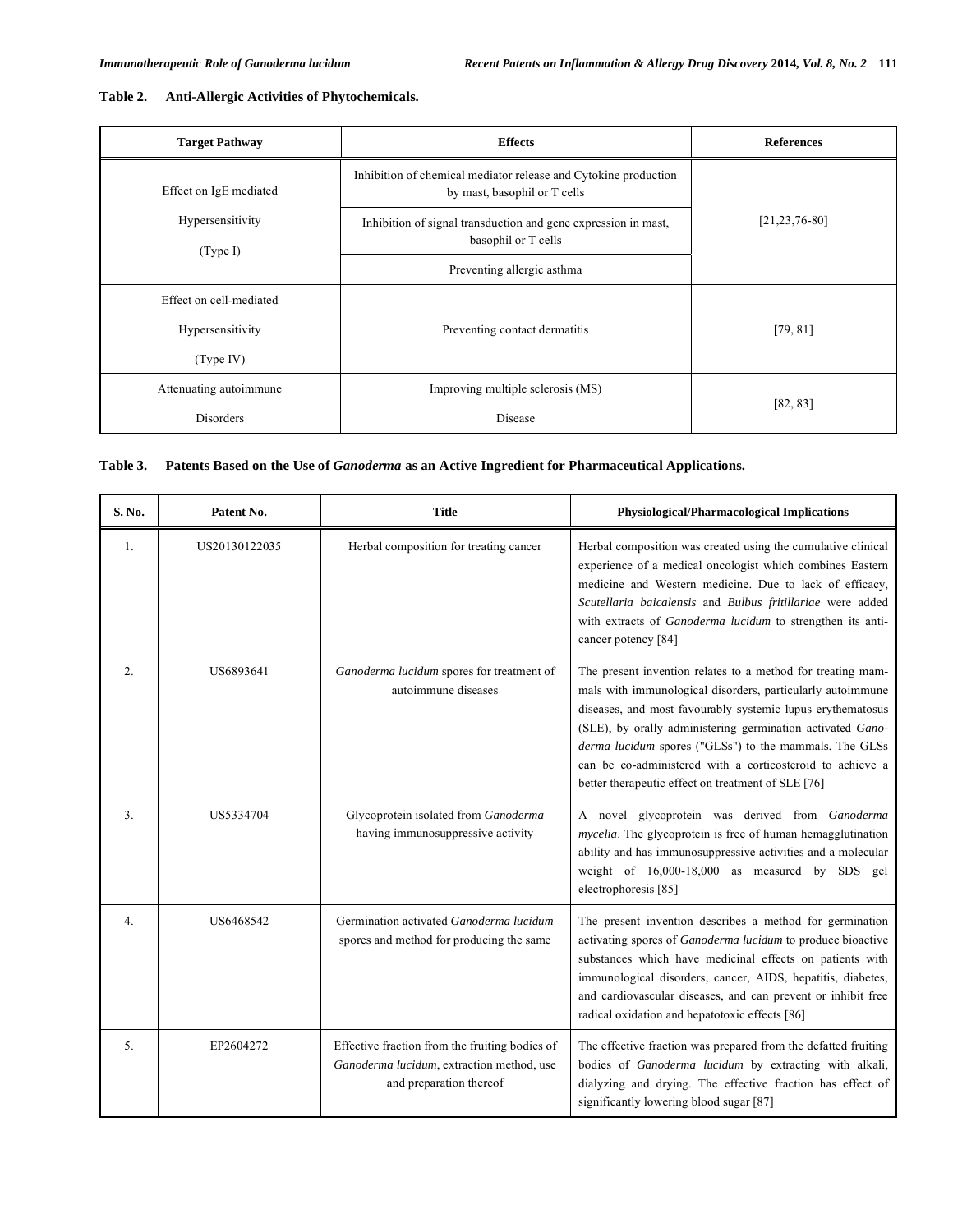#### **Table (3) contd….**

| S. No. | Patent No.    | <b>Title</b>                                                                                                                                                | Physiological/Pharmacological Implications                                                                                                                                                                                                                                                                                                                                                  |
|--------|---------------|-------------------------------------------------------------------------------------------------------------------------------------------------------------|---------------------------------------------------------------------------------------------------------------------------------------------------------------------------------------------------------------------------------------------------------------------------------------------------------------------------------------------------------------------------------------------|
| 6.     | US7947283     | Compositions and methods for treating psoria-<br>sis by Ganoderma lucidum (Reishi) polysac-<br>charides                                                     | The present invention relates to pharmaceutical compositions<br>containing Ganoderma lucidum extract to treat psoriasis. The<br>symptoms of psoriasis are alleviated by providing a pharma-<br>ceutical composition containing Ganoderma lucidum extract<br>and administering an amount of the composition effective to<br>increase at least one of an IL-10 and IL-1Ra expression [88]     |
| 7.     | US20090060939 | Compositions and methods for treating aller-<br>gies, auto-immune diseases and improving<br>skin condition by Ganoderma lucidum<br>(Reishi) polysaccharides | A method for treating an allergy by providing a pharmaceuti-<br>cal composition containing Ganoderma lucidum extract and<br>administering a therapeutically effective amount of the com-<br>position to a patient so that symptoms of the allergy are alle-<br>viated and administering an amount of the composition effec-<br>tive to decrease at least one of an IgE and IgG2a level [89] |
| 8.     | US20130101616 | Compositions of botanical extracts for cancer<br>therapy                                                                                                    | Compositions comprising therapeutically effective amounts<br>of two or more of an extract of Ganoderma lucidum, an ex-<br>tract of Salvia miltiorrhiza, an extract of Scutellaria barbata<br>and optionally a therapeutically effective amount of an ex-<br>tract of Hippophae rhamnoides are used for testing their<br>efficacy against cancer [90]                                        |
| 9.     | US20110009597 | Recombinant Ganoderma lucidum immuno-<br>modulatory protein (Rlz-8) and uses thereof                                                                        | Provided is the use of the recombinant Ganoderma lucidum<br>immunomodulatory protein (rLZ-8) for the manufacturing of<br>a medicament for antitumor, increasing leukocyte and inhibit-<br>ing immunological rejection and the pharmaceutical composi-<br>tion comprise the rLZ-8 protein [91]                                                                                               |
| 10.    | US20100104605 | Method for preventing and treating influenza                                                                                                                | The present invention provides a method for making pres-<br>sure-induced Ganoderma spores, for using the Ganoderma<br>spores to ameliorate and prevent influenza in a mammal, and<br>to stimulate the host immune system in a mammal [92]                                                                                                                                                   |
| 11.    | US8476238     | Uses of an immunomodulatory protein (GMI)<br>from Ganoderma microsporum                                                                                     | The invention provides a method for inhibiting EGF receptor<br>activity comprising contacting an EGF receptor with an<br>immunomodulatory protein (GMI) from Ganoderma<br>microsporum, or a recombinant thereof. It also provides a<br>method for treating invasion and metastasis of cancer<br>cells $[93]$                                                                                |
| 12.    | US20130184244 | Process for preparing delta-7, $9(11)$ steroids<br>from Ganoderma lucidum and analogs thereof                                                               | The invention described here pertains to processes for the<br>preparation of delta7, 9(1 1) steroids from Ganoderma<br>lucidum, and related compounds and use of the compounds<br>to treat cancer [94]                                                                                                                                                                                      |
| 13.    | US6613754     | Polysaccharide-based extract from Gano-<br>derma, pharmaceutical use thereof and proc-<br>ess for preparing the same                                        | The invention describes a process for preparing a polysaccha-<br>ride-based extract from Ganoderma. The polysaccharide-<br>based extract can be used in an orally active medicinal<br>product which has immune-potentiating and anti-tumor<br>effects [95]                                                                                                                                  |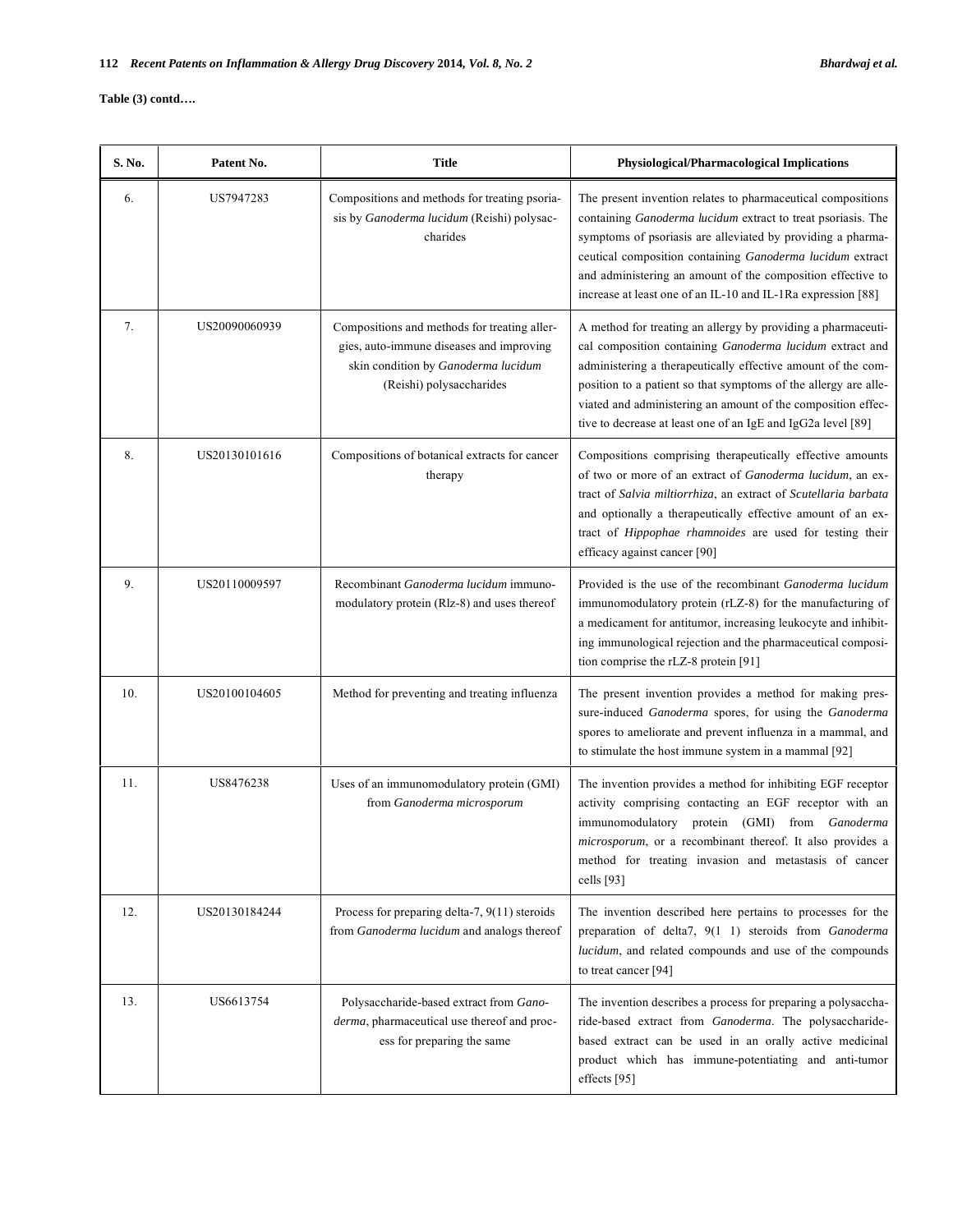**Table (3) contd….** 

| S. No. | Patent No. | <b>Title</b>                                                                                                                                                                             | <b>Physiological/Pharmacological Implications</b>                                                                                                                                                                                                                                                                                                                                                                                                                                                                              |
|--------|------------|------------------------------------------------------------------------------------------------------------------------------------------------------------------------------------------|--------------------------------------------------------------------------------------------------------------------------------------------------------------------------------------------------------------------------------------------------------------------------------------------------------------------------------------------------------------------------------------------------------------------------------------------------------------------------------------------------------------------------------|
| 14.    | US7135183  | Immuno-modulating antitumor activities of<br>Ganoderma lucidum (Reishi) polysaccharides                                                                                                  | The present invention provides medicinally active extracts<br>and fractions, and a method for preparing the same by<br>extracting and fractioning constituents from the tissue of<br>plant components of Ganoderma lucidum. These active<br>extracts and fractions are useful for inhibiting tumor growth,<br>modulating immune response, and increasing hematopoietic<br>activity [27]                                                                                                                                        |
| 15.    | EP2266589  | Ganoderma tsugae active substance having<br>endothelial cell-protecting and atherosclerosis<br>preventing effects, process for preparing the<br>same and composition containing the same | The object of the invention is to provide Ganoderma tsugae<br>active substance having endothelial cell protecting and athe-<br>rosclerosis preventing effects. Another object of the invention<br>is to provide a process for preparing Ganoderma tsugae ac-<br>tive substance [96]                                                                                                                                                                                                                                            |
| 16.    | EP1398036  | Ganoderma lucidum spores for treatment of<br>Systemic Lupus Erytrhomatosus (SLE)                                                                                                         | The present invention relates to a method for treating mam-<br>mals with immunological disorders, particularly autoimmune<br>diseases and most favorably systemic lupus erythematosus<br>(SLE) by orally administering germination activated Gano-<br>derma lucidum spores ("GLSs") to the mammals. The GLSs<br>can be co-administered with a corticosteroid to achieve a<br>better therapeutic effect on treatment of SLE [97]                                                                                                |
| 17.    | EP1449534  | Ganoderma atrum extract as matrix metallo-<br>protease inhibitor                                                                                                                         | The present invention relates to a solvent extract of<br>Ganoderma atrum having matrix metalloproteinase (MMP)<br>inhibitor activity. More specifically the invention pertains to<br>an MMP inhibitor that has high safety and is expected to have<br>effects on prevention, suppression and symptomatic relief of<br>various activated MMP-causing disorders and diseases, such<br>as metastasis of cancers, ulceration, rheumatoid arthritis,<br>osteoporosis, periodontitis and cosmetic treatment of aging<br>of skin [98] |

#### *GANODERMA* **SUPPLEMENTATION IN VARIOUS OTHER PHARMACEUTICAL PREPARATIONS**

 Various herbal formulations have been created that combine Eastern medicine and Western medicine for the benefit of mankind. The components of these formulations have been changed several times in order to improve their efficacy, based not only on patients' feedback, but also on research into modern literature for physiological implications associated with the disease symptoms. Several patents include the use of different components of *Ganoderma* as supplements for improving the pharmacological effect of active ingredients derived from other sources. Table **4**  summarizes the information on such patents [99-103].

## **CURRENT & FUTURE DEVELOPMENTS**

 Enhanced immune surveillance is required to counter diseases like cancer. Ideal chemoprotective agent should have minimal or zero toxicity, and should be convenient to use with proven efficacy. The research on medicinal mushrooms especially *Ganoderma* during the last two decades or so gives us the impression and confidence that its bioactive components have much more to offer to the healthcare needs in future. *Ganoderma* which is non-toxic and without any side effects has the potential to stimulate immune system which could be through natural Killer cells and cytotoxic Tlymphocytes. It is greatly anticipated that *Ganoderma* could successfully complement as an effective nutraceutical where the modern medicine fails to provide a complete remedy, thus augmenting the success of the treatment. The continual efforts will provide new insight into various biological activities of *Ganoderma* and other medicinal mushrooms which may eventually lead to development of new classes of anti-cancer, anti-inflammatory and anti-allergic agents. The trend today is to seek bioactive compounds from such wonder herbs like *Ganoderma* that will serve as leading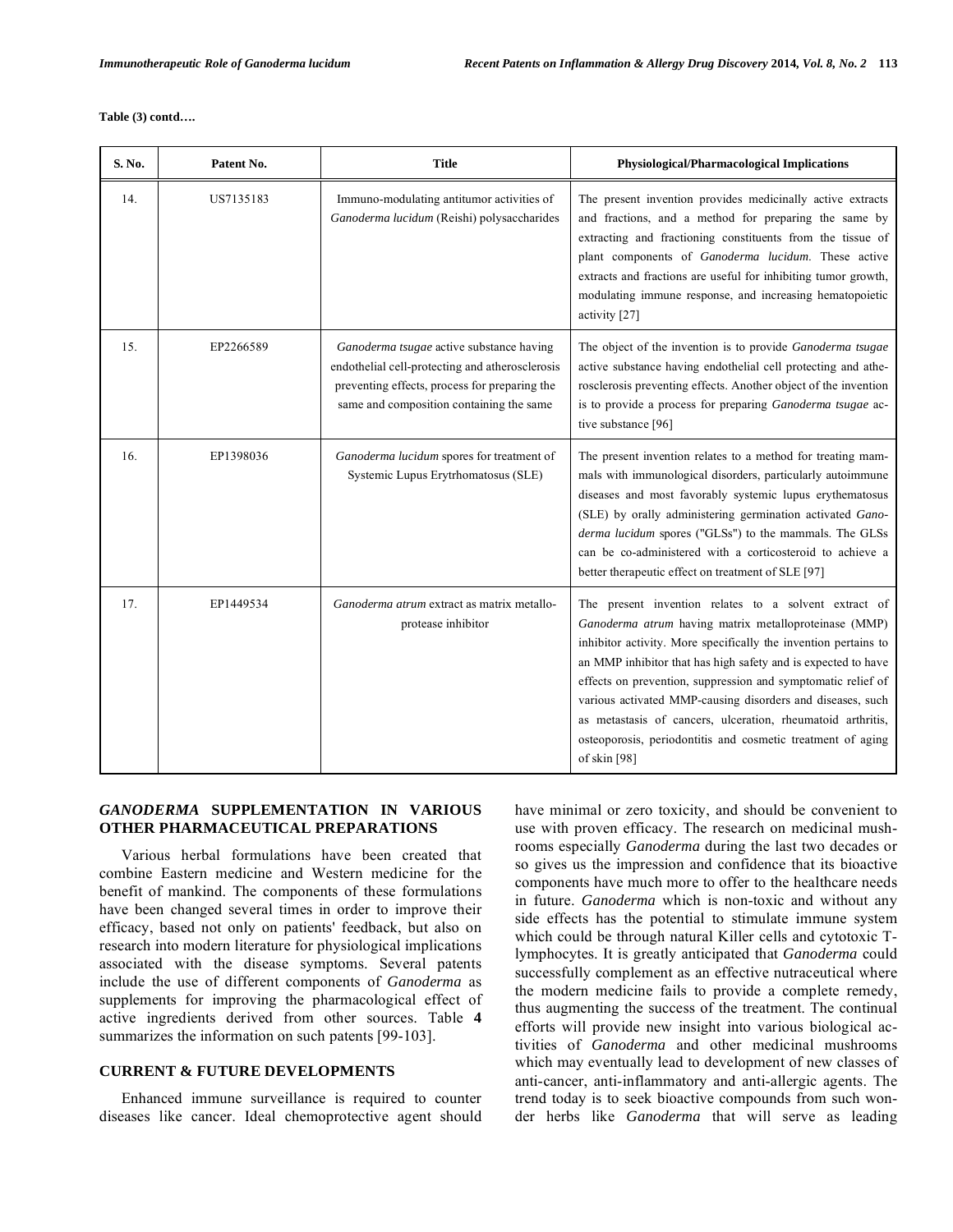| S. No. | Patent No.    | <b>Title</b>                                                                                                                                                                                                                                                                                                 | <b>Components of formulation</b>                                                                                                                                                                                                                                                                                                                                                                                     | <b>Pharmacological/Physiological Implications</b>                                                                                                                                                                                                                                                                                                                                                                                                                          |
|--------|---------------|--------------------------------------------------------------------------------------------------------------------------------------------------------------------------------------------------------------------------------------------------------------------------------------------------------------|----------------------------------------------------------------------------------------------------------------------------------------------------------------------------------------------------------------------------------------------------------------------------------------------------------------------------------------------------------------------------------------------------------------------|----------------------------------------------------------------------------------------------------------------------------------------------------------------------------------------------------------------------------------------------------------------------------------------------------------------------------------------------------------------------------------------------------------------------------------------------------------------------------|
| 1.     | US20130108587 | Methods and compositions for<br>enhancing stem cell mobilization                                                                                                                                                                                                                                             | Polysaccharide-rich fraction of<br>Lycium barbarum extract, pro-<br>tein-rich fraction of colostrum<br>extract, fucoidan, including an<br>isolated component or compound<br>extracted from an algae, poly-<br>saccharide-rich fraction of mush-<br>room extracts, including<br>Cordyceps sinensis,<br>Ganoderma lucidum, Hericium<br>Erinaceus, spirulina, including<br>Arthrospira platensis,<br>Arthrospira maxima | Affects the migration of stem cells, such as<br>CD34high (CD34+) cells.<br>Decreases the number of bone marrow-derived<br>stem cells and/or hematopoietic stem cells circu-<br>lating in the peripheral blood.<br>Enhanced expression of CXCR4 on circulating<br>stem cells [99]                                                                                                                                                                                           |
| 2.     | WO2013074801  | Use of foti to enhance stem cell<br>mobilization and proliferation                                                                                                                                                                                                                                           | Blended composition of plant<br>parts, fruits, mushrooms, micro-<br>organisms, maternal fluids, and<br>extracts thereof                                                                                                                                                                                                                                                                                              | Migration of the stem cells to specific<br>sites of maintenance and repair within<br>tissues and/or organs<br>Increased circulation of HSCs and/or<br>BMSCs and migration towards sites of<br>Maintenance [100]                                                                                                                                                                                                                                                            |
| 3.     | WO2012030137  | Pharmaceutical composition for<br>preventing or treating inflamma-<br>tory diseases, allergic diseases or<br>asthma, containing Diospyros<br><i>blancoi</i> a. Dc. Extract as active<br>ingredient                                                                                                           | Diospyros blancoi extract<br>as an active ingredient and<br>Ganoderma lucidum<br>(0.5 wt parts) used for prepara-<br>tion of Zen food as pharmaceuti-<br>cal preparation                                                                                                                                                                                                                                             | Inhibitory activity against the nuclear<br>translocation of NF-KB,<br>Suppress the production of NO and PGE2, the<br>expression of iNOS and COX-2, and the release<br>of IL-1beta and TNF-alpha<br>Significantly down regulate Th2-mediated IL-4<br>and IL-13 production.<br>Inhibit the activation of eosinophils in broncho<br>alveolar lavage fluid.<br>Suppress the secretion of immunoglobulins and<br>chemokines in broncho alveolar lavage fluid and<br>blood [101] |
| 4.     | EP2617702     | Novel biphenyl compound or<br>pharmaceutically acceptable salt<br>thereof, method for preparing<br>novel biphenyl compound or<br>pharmaceutically acceptable salt<br>thereof, and pharmaceutical<br>composition containing same as<br>active ingredient for preventing or<br>treating diabetes complications | Osteomeles schwerinae Schneid<br>Extract and Ganoderma lucidum<br>powder (0.5 wt parts) in grain<br>powder preparation                                                                                                                                                                                                                                                                                               | Effective inhibitory effect on AGE formation<br>compared to the known amino guanidine.<br>Changes in occludin, the protein which consti-<br>tutes the tight junction for protecting eyes,<br>changes in retinal blood vessels a dose-<br>dependent decrease in the angiogenic factor<br>inhibit formation of advanced glycation end<br>products.<br>Hence preventing or treating diabetic complica-<br>tions such as diabetic retinopathy [102]                            |
| 5.     | EP2623108     | Composition for preventing or<br>treating atopic dermatitis includ-<br>ing galenical extract or lactobacil-<br>lus fermentation thereof.                                                                                                                                                                     | Galenical mixture including<br>sophora root, licorice, lonicer a<br>flower, Korean angelica root,<br>Korean aralia root, Epimedium<br>Koreanum nakai, Ginseng,<br>Lithospermum, Oleoresin, Cnid-<br>ium, Scorophulariae radix, and<br>Reynoutria<br>or<br>Lactobacillus fermentation of the<br>galenical extract                                                                                                     | Reduced scratching, erythema, itchiness and dry<br>skin, edema and hematoma, erosion, and<br>lichenification.<br>Reduces IgE concentration in blood [81]                                                                                                                                                                                                                                                                                                                   |

## **Table 4. Active Constituents of** *Ganoderma* **as Supplement in Pharmaceutical Preparations.**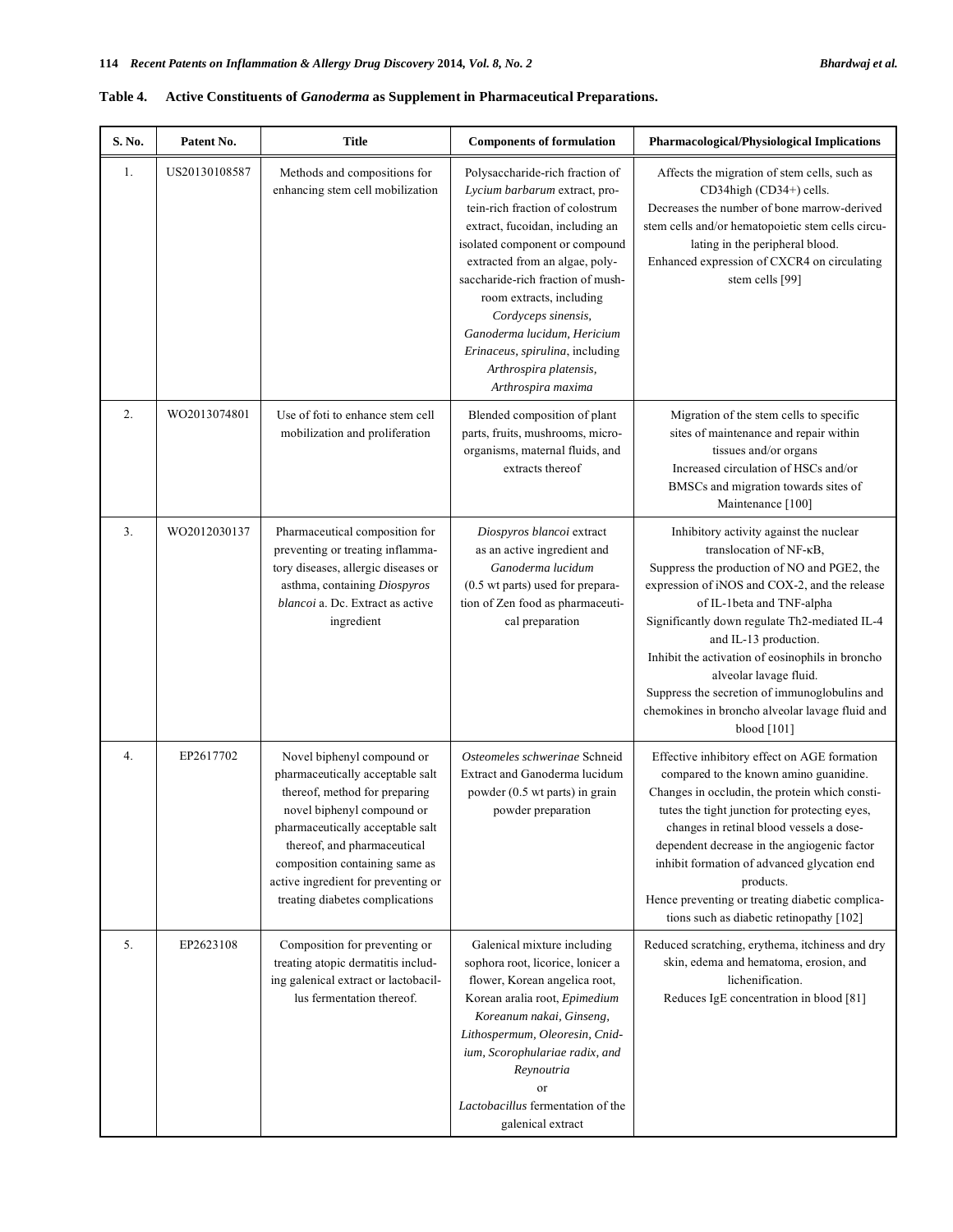**Table (4) contd….** 

| S. No. | Patent No.    | <b>Title</b>                                                                                                                          | <b>Components of Formulation</b>                                                                                                                                    | <b>Pharmacological/Physiological Implications</b>                                                                                                                                                                                                                                                                                                                           |
|--------|---------------|---------------------------------------------------------------------------------------------------------------------------------------|---------------------------------------------------------------------------------------------------------------------------------------------------------------------|-----------------------------------------------------------------------------------------------------------------------------------------------------------------------------------------------------------------------------------------------------------------------------------------------------------------------------------------------------------------------------|
| 6.     | US20130244959 | Composition containing styrax-<br>lignolide A or the aglycone<br>thereof as an active ingredient for<br>preventing or treating asthma | Styraxlignolide A compound<br>separated from stems and barks<br>of Styrax japonica and<br>Ganoderma Lucidum powder<br>(0.5 wt parts) in grain powder<br>preparation | Attenuating weight loss and airway hyper re-<br>sponsiveness, Inhibiting the generation of reac-<br>tive oxygen species in airway<br>Inhibiting generation of IgE, TGF-beta1,<br>and IL-17 in the serum and broncho<br>alveolar lavage fluid<br>Inhibiting endobronchial inflammatory cell<br>infiltration, formation of a mucous plug and sub-<br>epithelial fibrosis [80] |
| 7.     | WO2013012117  | Pharmaceutical compositions for<br>preventing or treating inflamma-<br>tory diseases, comprising phytos-<br>terol compound            | Trachelospermum asiaticum var.<br>Intermedium's phytosterol<br>fractions                                                                                            | Inhibiting the production of TNF, nitric oxide<br>and the release of inflammatory cytokines [103]                                                                                                                                                                                                                                                                           |
| 8.     | WO2013138871  | Immunomodulatory agent and<br>uses thereof                                                                                            | Immunomodulatory agents that<br>are useful for treating or prevent-<br>ing joint damage in RA                                                                       | Eliciting an antigen specific tolerogenic response<br>to an aggression polypeptide including citrulli-<br>nated forms thereof to treat or prevent joint<br>damage $[22]$                                                                                                                                                                                                    |

compounds for synthetic or semi synthetic development. Further research on *Ganoderma* for validating its usage and in-depth knowledge of the main pharmacologically active component are essentially required in order to standardize procedures for obtaining herbal remedies to replace crude products with modern pharmacological formulations. Such studies need to be carried out on a larger scale with sound assessment in established animal models.

#### **CONFLICT OF INTEREST**

 The authors confirm that this article content has no conflict of interest.

#### **ACKNOWLEDGEMENTS**

 We greatly acknowledge Maharishi Markandeshwar University, Mullana (Ambala) and also appreciate the assistance provided by Rohit Sharma especially in patent search.

#### **REFERENCES**

- [1] Joseph S, Sabulal B, George V, Smina TP, Janardhanan KK. Antioxidative and anti-inflammatory activities of the chloroform extract of *Ganoderma lucidum* found in South India. Sci Pharm 2009; 77: 111-21.
- [2] Sanodiya BS, Thakur GS, Baghel RK, Prasad GBKS, Bisen PS. *Ganoderma lucidum*: A potent pharmacological macrofungus. Curr Pharm Biotechnol 2009; 10: 717-42.
- [3] Zengtao X, Xiuping C, Zhangfeng Z, Lidian C, Yitao W. *Ganoderma lucidum* polysaccharides: Immunomodulation and potential anti-tumour activities. Am J Chinese Med 2011; 39: 15-27.
- [4] Batra P, Sharma AK, Khajuria R. Probing Lingzhi or Reishi medicinal mushroom *Ganoderma lucidum* (Higher Basidiomycetes): A Bitter Mushroom with Amazing Health Benefits. Int J Med Mush 2013; 15(2): 127-43.
- [5] Medzhitov R. Origin and physiological roles of inflammation. Nature 2008; 454: 428-35.
- [6] Okada F, Fujii J. Molecular mechanism of inflammation-induced carcinogenesis. J Clin Biochem Nutr 2006; 39: 103-13.
- [7] Gorjao R, Takahashi HK, Pan Ji AN, Hirabara SM. Molecular mechanism involved in inflammation and insulin resistance in chronic diseases and possible interventions. J Biomed Biotechnol 2012; Article ID 841983.
- [8] Huang W, Glass CK. Nuclear receptors and inflammation control: Molecular mechanism and pathophysiological relevance. Arterioscler Thromb Vasc Biol 2010; 30: 1542-49.
- [9] O'Neil LA, Bowie AG. The family of five: TIR domain-containing adaptors in toll-like receptor signaling. Nat Rev Immunol 2007; 7: 353-64.
- [10] Serhan CN, Savill J. Resolution of inflammation: The beginning programs the end. Nat Immunol 2005; 6: 1191-7.
- [11] Smolen JS, Steiner G. Therapeutic strategies for rheumatoid arthritis. Nat Rev Drug Discov 2003; 2: 473-88.
- [12] Nagel A, Hertl M, Eming R. B-cell directed therapy for inflammatory skin diseases. J Invest Dermatol 2009; 129: 289-301.
- [13] Chang ST, Buswell JA. *Ganoderma lucidum* (Aphyllophoromycetideae) a mushrooming medicinal mushroom. International J Med Mush 1999; 1(2):139-46.
- [14] Galor SW, Yuen J, Buswell JA, Benzie IFF. *Ganoderma lucidum*  (Ling zhi or Reishi) A medicinal mushroom. In: Herbal medicine: Biomolecular and clinical aspects  $(2<sup>nd</sup>$  ed.). Edited by Benzie IFF and Galor SW. Boca Raton (FL): CRC Press 2011.
- [15] Hanaski Y, Ogawa S, Fukui S. The correlation between active oxygen scavenging and antioxidative effects of flavonoids. Free Radic Biol Med1994; 16: 845-50.
- [16] Mau JL, Lin HC, Chen CC. Antioxidant properties of several medicinal mushrooms. J Agric Food Chem 2002; 50(21): 6072-77.
- [17] Manna SK. Double-edged sword effect of biochanin to inhibit nuclear factor kappaB: Suppression of serine/threonine and tyrosine kinases. Biochem Pharmacol 2012; 15: 1383-92.
- [18] Mizushina Y, Yamaguchi T, Takemura M, Sugawara F, Saneyoshi M, Matsukage A, *et al*. A mushroom fruiting body-inducing substance inhibits activities of replicative DNA polymerases. Biochem Biophys Res Commun 1998; 249(1): 12-22.
- [19] An SJ, Pae HO, Oh GS, Choi BM, Jeong S, Jang SI, *et al*. Inhibition of TNF-alpha, IL-1beta, and IL- 6 productions and NF-kappa B activation in lipopolysaccharide-activated RAW 264.7 macrophages by catalposide. Int Immunopharmacol 2002; 2: 1173-81.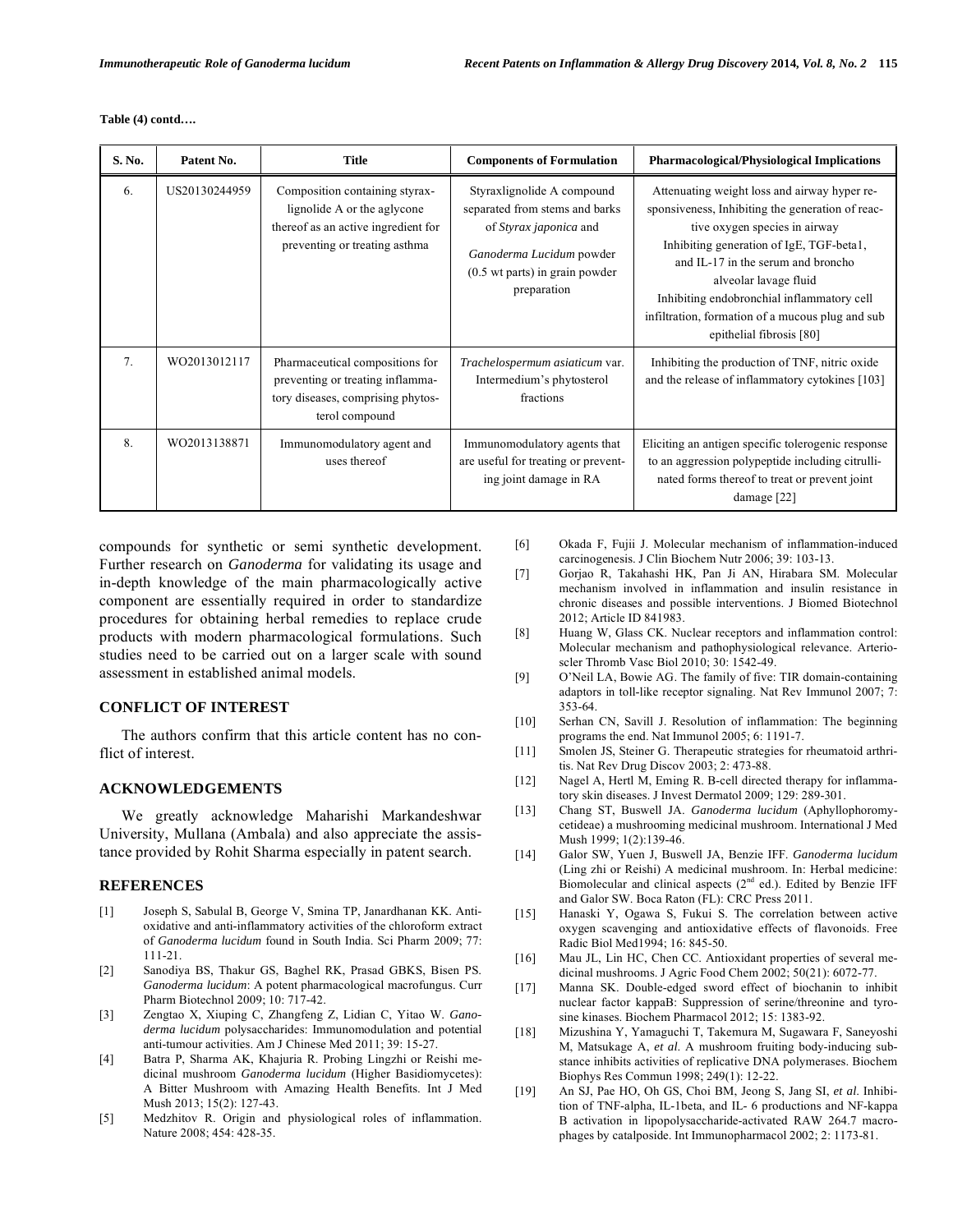- [20] Ranjeny, T. Immunomodulatory agent and uses therefor. WO2013138871 (**2013**).
- [21] Trevillyan JM, Lu YL, Atluru D, Phillips CA, Bjorndahl JM. Differential inhibition of T cell receptor signal transduction and early activation events by selective inhibitor of protein-tyrosine kinase. J Immunol 1990; 145: 3223-30.
- [22] Hua KF, Hsu HY, Chao LK, Chen ST, Yang WB, Hsu J *et al. Ganoderma lucidum* polysaccharides enhance CD14 endocytosis of LPS and promote TLR4 signal transduction of cytokine expression. J Cell Physiol 2007; 212: 537-50.
- [23] Wang SY, Hsu ML, Hsu HC, Tzeng CH, Lee SS, Shiao MS, *et al.*  The antitumor effect of *Ganoderma lucidum* is mediated by cytokines released from activated macrophages and T lymphocytes. Int J Cancer 1997; 70(6): 699-705.
- [24] Zhang J, Tang Q, Zimmerman-Kordmann M, Reutter W, Fan H. Activation of B lymphocytes by GLIS, a bioactive proteoglycans from *Ganoderma lucidum*. Life Sci 2002; 71(6): 623-38.
- [25] Wang, Y.Y., Khoo, K.H., Chen, S.T., Lin, C.C., Wong, C.H., Lin, C.H., Chen, H.S., Yow- Tsai, F. Immuno-modulating antitumor activities of *Ganoderma lucidum* (reishi) polysaccharides. US7135183 (**2006**).
- [26] Zhou S and Gao Y. The immunomodulating effects of *Ganoderma lucidum*. (Ling-Zhi, reishi mushroom). Int J Med Mushrooms 2002; 4(1): 1-11.
- [27] Wang YY, Khoo KH, Chen ST, Lin CC, Wong CH, Lin CH. Studies on the immuno-modulating and antitumor activities of *Ganoderma lucidum* (Reishi) polysaccharides: Functional and proteomic analysis of a fucose-containing glycoprotein fraction responsible for the activities. Bioorg Med Chem 2002; 10(4): 1057-62.
- [28] Hong JJ, Jeong TS, Choi JH, Park JH, Lee KY, Seo YJ, *et al*. Hematein inhibits tumor necrotic factor-alpha-induced vascular cell adhesion molecule-1 and NF-kappaB dependent gene expression in human vascular endothelial cells. Biochem Biophys Res Commun 2001; 281: 1127-33.
- [29] Liu X, Yuan JP, Chen XJ. Antitumour activity of sporodermbroken germinating spores of *G. lucidum*. Cancer Lett 2002; 182:155-61.
- [30] Wasser SP, Weis AL. Medicinal Mushrooms *Ganoderma lucidum*. Israel: Peledfus Publ House 1997; 39.
- [31] Li EK, Tam LS, Wong CK, Li WC, Lam C, Wachtel-Galor S, *et al.* Safety and efficacy of *Ganoderma lucidum* (Lingzhi) and San Miao San supplementation in patients with rheumatoid arthritis: A double-blind, randomized, placebo-controlled pilot trial. Arthritis Rheum 2007; 57(7):1143-50.
- [32] Zhu HS, Yang XL, Wang LB, Zhoa DX, Chen L. Effects of extracts from sporoderm-broken spores of *G. lucidum* on HeLa cells. Cell Biol Toxicol 2000; 16: 201-6.
- [33] Grienke U, Mihaly-Bison J, Schuster D, Afonyushkin T, Binder M, Guan SH, *et al.* Pharmacophore-based discovery of FXR-agonists. Part II: Identification of bioactive triterpenes from *Ganoderma lucidum*. Bioorg Med Chem 2011; 19: 6779-91.
- [34] Simpson DM, Ras R. The neutrophilic leukocyte in wound repair. A study with antineutrophil serum. J Clin Invest 1972; 51: 2009-23.
- [35] Leibovich SJ, Ross R. The role of the macrophage in wound repair. Am J Pathol 1975; 78: 71-100.
- [36] Martin P. Wound healing-aiming for perfect skin regeneration. Science 1997; 276: 75-81.
- [37] Singer AJ, Clark RAF. Cutaneaous wound healing. N Eng J Med 1999; 341: 738-46.
- [38] Bianchi ME. DAMPs, PAMPs and alarmins: All we need to know about danger. J Leukoc Biol 2007; 81(1):1-5.
- [39] Shichita T, Sakaguchi R, Suzuki M, Yoshimura A. Post-ischemic inflammation in the brain. Front Immun 2012; 3:132.
- [40] Chilton PM, Embry CA, Mitchell TC. Effects of differences in lipid A structure on TLR4 pro-inflammatory signalling and inflammasome activation. Front Immun 2012; 3: 154.
- [41] Bellik Y, Boukraâ L, Alzahrani HA, Bakhotmah BA, Abdellah F, Hammoudi SM, *et al.* Molecular mechanism underlying antiinflammatory and anti-allergic activities of phytochemicals: An update. Molecules 2013; 18: 322-53.
- [42] Kim HJ, Young PJ. Direct analysis of Curcumin in turmeric by DART-MS. Phytochem Anal 2009; 20(5): 372-77.
- [43] Harvey A. Strategies for discovering drugs from previously unexplored natural products. Drug Discov Today 2000; 5: 294-300.
- [44] Jachak SM, Saklani A. Challenges and opportunities in drug discovery from plants. Curr Sci 2007; 92:1251-7.
- [45] Hong KJ, Dunn DM, Shen CL, Pence BC. Affects of *Ganoderma lucidum* on apoptotic and anti-inflammatory function in HT-29 human colonic carcinoma cells. Phytother Res 2004; 18: 768-70.
- [46] Karaman MA, Mimica-Dukic NM, Matavulj MN. Lignicolous fungi as potential natural sources of antioxidants. Arch Biol Sci 2005; 57: 93-100.
- [47] Akihisa T, Nakamur Y, Tagata M, Tokuda H, Yasukawa K, Uchiyama E, *et al.* Anti-inflammatory and anti-tumor-promoting effects of triterpene acids and sterols from the fungus *Ganoderma lucidum*. Chem Biodiv 2007; 4: 224-31.
- [48] Horng-Huey K, Hung CF, Wang JP, Lin CN. Antiinflammatory triterpenoids and steroids from *Ganoderma lucidum* and *G. tsugae*. Phytochemistry 2008; 69(1): 234-39.
- [49] Lull C, Wichers HJ, Savelkoul HFJ. Anti-inflammatory and immunomodulating properties of fungal metabolites. Mediators Inflamm 2005; 2: 63-80.
- [50] Hsu HY, Hua KF, Wu WC, Hsu J, Weng ST, Lin TL, *et al*. Reishi immuno-modulation protein induces interleukin-2 expression via protein kinase-dependent signaling pathways within human T cells. J Cell Physiol 2008; 215:15-26.
- [51] Yeh CH, Chen HC, Yang JJ, Chuang WI, Shea F. Polysaccharides PS-G and protein LZ-8 from Reishi (*Ganoderma lucidum*) exhibit diverse functions in regulating murine macrophages and T lymphocytes. J Agric Food Chem 2010; 58: 8535-44.
- [52] Min BS, Gao JJ, Hattori M, Lee HK, Kim YH. Anticomplement activity of terpenoids from spores of *Ganoderma lucidum*. Planta Med 2001; 67: 811-14.
- [53] Seo HW, Hung TM, Na MK, Jung HG, Kim JC, Choi JS, *et al*. Steroids and triterpenes from the fruit bodies of *Ganoderma lucidum* and their anti-complement activity. Arch Pharm Res 2009; 32: 1573-79.
- [54] Xu JW, Zhao W, Zhong JJ. Biotechnological production and application of ganoderic acids. Appl Microbiol Biotechnol 2010; 87: 457-66.
- [55] Dudhgaonkar S, Thyagarajan A, Sliva D. Suppression of the inflammatory response by triterpenes isolated from the mushroom *Ganoderma lucidum*. Int Immunopharmacol 2009; 9(11):1272-80.
- [56] Huang M, Mei X, Zhang S. Mechanism of nitric oxide production in macrophages treated with medicinal mushroom extracts (Review). Int J Med Mush 2011; 13(1): 1-6.
- [57] Guha M, Mackman N. LPS induction of gene expression in human monocytes. Cell Signal 2001; 13: 85-94.
- [58] Laskin DL, Pendino KJ. Macrophages and inflammatory mediators in tissue injury. Annu Rev Pharmacol Toxicol 1995; 35: 655-77.
- [59] Lin WW, Karin M. A cytokine-mediated link between innate immunity, inflammation and cancer. J Clin Invest 2007; 117: 1175- 83.
- [60] Fatmawati S, Kuniyoshi S, Kondo R. Ganoderic acid D, a new triterpenoid with aldose reductase inhibitory activity from the fruiting body of *G. lucidum*. Fitoterapia 2010; 81(8): 1033-6.
- [61] Liu J, Kurashiki K, Shimizu K, Kondo R. 5 $\alpha$ -Reductase inhibitory effect of triterpenoids isolated from *Ganoderma lucidum*. Biol Pharm Bull 2006; 29(2): 392-5.
- [62] Zhuang SR, Chen SL, Tsai JH, Huang CC, Wu TC, Liu WS, *et al.* Effect of citronellol and the chinese medical herb complex on cellular immunity of cancer patients receiving chemotherapy/radiotherapy. Phytother Res 2009; 23: 785-90.
- [63] Chen HS, Tsai YF, Lin S, Lin CC, Khoo KH, Lin CH, *et al.* Studies on the immuno-modulating and anti-tumor activities of *Ganoderma lucidum* (Reishi) polysaccharides. Bioorg Med Chem 2004; 12: 5595-601.
- [64] Batbayar S, Kim MJ, Kim HW. Medicinal mushroom Lingzhi or Reishi, *Ganoderma lucidum* P. Karst., beta-glucan induces Tolllike receptors and fails to induce inflammatory cytokines in NFkappaB inhibitor-treated macrophages. Int J Med Mushrooms 2011; 13(3): 213-25.
- [65] Rubel R, Santa HSD, Bonatto SJR, Bello S, Fernandes LC, Bernardi RD, *et al*. Medicinal Mushroom *Ganoderma lucidum* (Leyss: